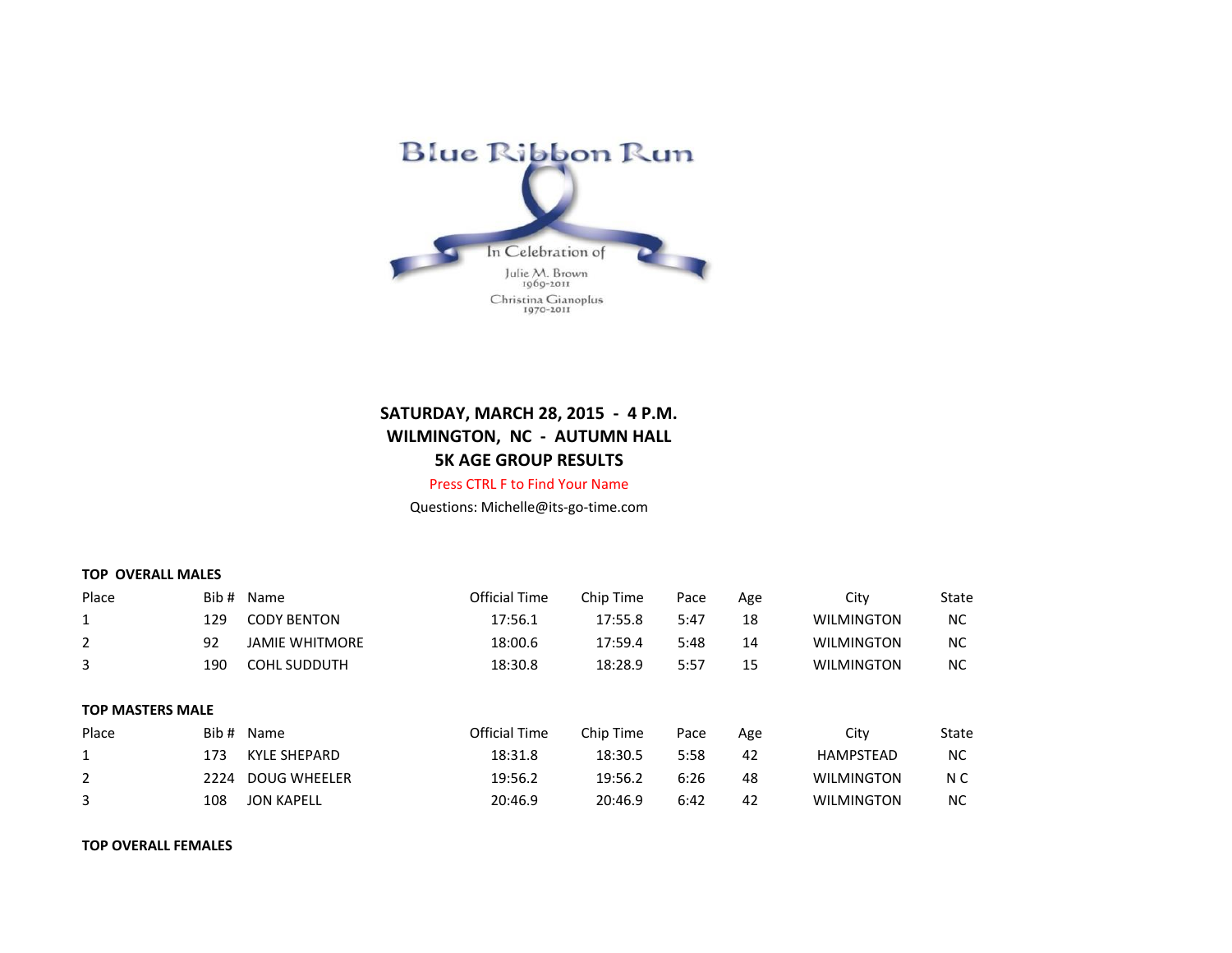| Place                      |     | Bib # Name               | Official Time | Chip Time | Pace | Age | City              | State |
|----------------------------|-----|--------------------------|---------------|-----------|------|-----|-------------------|-------|
| 1                          | 87  | <b>SARAH HALLENBECK</b>  | 19:57.4       | 19:57.4   | 6:26 | 39  | <b>WILMINGTON</b> | NC    |
| $\overline{2}$             | 33  | <b>JENN BURDETTE</b>     | 20:07.1       | 20:07.1   | 6:29 | 37  | <b>WILMINGTON</b> | NC.   |
| 3                          | 16  | <b>JOAN BLUE</b>         | 20:19.2       | 18:34.6   | 5:59 | 44  | <b>WILMINGTON</b> | NC.   |
|                            |     |                          |               |           |      |     |                   |       |
| <b>TOP MASTERS FEMALES</b> |     |                          |               |           |      |     |                   |       |
| Place                      |     | Bib # Name               | Official Time | Chip Time | Pace | Age | City              | State |
| 1                          | 285 | <b>KATHRYN NIXON</b>     | 23:50.2       | 23:39.5   | 7:38 | 45  | <b>WILMINGTON</b> | NC.   |
| 2                          | 300 | <b>SHARON EDWARDS</b>    | 23:57.0       | 23:57.0   | 7:44 | 43  | <b>WILMINGTON</b> | NC.   |
| 3                          | 172 | <b>CHRISTI SHEFFIELD</b> | 25:08.5       | 24:47.3   | 7:59 | 46  | <b>WILMINGTON</b> | NC.   |
|                            |     |                          |               |           |      |     |                   |       |

## **MALE 14 & UNDER**

| Place | Bib # | Name                    | Official Time | Chip Time | Pace | Age | City              | <b>State</b> |
|-------|-------|-------------------------|---------------|-----------|------|-----|-------------------|--------------|
| 1     | 140   | DOMINIC MUSCATELL       | 19:56.7       | 19:53.1   | 6:25 | 14  | <b>WILMINGTON</b> | ΝC           |
| 2     | 194   | <b>ANDREW THORNTON</b>  | 20:25.4       | 20:22.6   | 6:34 | 14  | <b>CLINTON</b>    | <b>NC</b>    |
| 3     | 267   | <b>JAXON JONES</b>      | 20:27.5       | 20:27.2   | 6:36 | 11  | <b>WILMINGTON</b> | ΝC           |
| 4     | 145   | PARKER NOLAN            | 20:33.1       | 20:32.3   | 6:37 | 14  | <b>WILMINGTON</b> | <b>NC</b>    |
| 5     | 111   | <b>AUSTIN KENYON</b>    | 20:59.3       | 20:59.3   | 6:46 | 14  | <b>WILMINGTON</b> | ΝC           |
| 6     | 2222  | <b>WALKER HENDERSON</b> | 21:02.3       | 21:02.3   | 6:47 | 14  | <b>WILMINGTON</b> | N C          |
| 7     | 2221  | <b>DYLAN HENSLEY</b>    | 21:06.8       | 21:06.8   | 6:48 | 13  | <b>WILMINGTON</b> | N C          |
| 8     | 248   | MILES LEE               | 21:24.6       | 21:24.6   | 6:54 | 14  | <b>WILMINGTON</b> | ΝC           |
| 9     | 240   | <b>JACK DILLON</b>      | 21:46.0       | 21:45.2   | 7:01 | 12  | <b>WILMINGTON</b> | <b>NC</b>    |
| 10    | 49    | <b>TYLER CROOM</b>      | 21:46.8       | 21:46.3   | 7:01 | 14  | <b>WILMINGTON</b> | ΝC           |
| 11    | 295   | <b>SPENCER NOLCH</b>    | 22:00.2       | 22:00.2   | 7:06 | 11  | <b>WILMINGTON</b> | ΝC           |
| 12    | 161   | <b>TYLER POWELL</b>     | 22:00.9       | 21:59.5   | 7:05 | 12  | <b>WILMINGTON</b> | NC.          |
| 13    | 294   | <b>JAX CROOM</b>        | 22:38.2       | 22:38.2   | 7:18 | 11  | <b>WILMINGTON</b> | ΝC           |
| 14    | 107   | <b>CADE JONES</b>       | 22:48.2       | 22:48.2   | 7:21 | 14  | <b>WILMINGTON</b> | <b>NC</b>    |
| 15    | 47    | JAC CROOM               | 22:48.3       | 22:48.3   | 7:21 | 14  | <b>WILMINGTON</b> | ΝC           |
| 16    | 97    | <b>JACKSON HOYLE</b>    | 22:58.8       | 22:52.2   | 7:23 | 9   | <b>WILMINGTON</b> | ΝC           |
| 17    | 247   | <b>CHASE MURPHY</b>     | 23:01.4       | 23:01.2   | 7:25 | 14  | <b>WILMINGTON</b> | ΝC           |
| 18    | 298   | <b>BLAKE EDWARDS</b>    | 23:09.3       | 23:08.2   | 7:28 | 8   | <b>WILMINGTON</b> | ΝC           |
| 19    | 284   | <b>LUKE NIXON</b>       | 23:32.5       | 23:21.3   | 7:32 | 10  | <b>WILMINGTON</b> | <b>NC</b>    |
| 20    | 159   | <b>JACK POWELL</b>      | 23:36.3       | 23:35.8   | 7:36 | 14  | <b>WILMINGTON</b> | NC.          |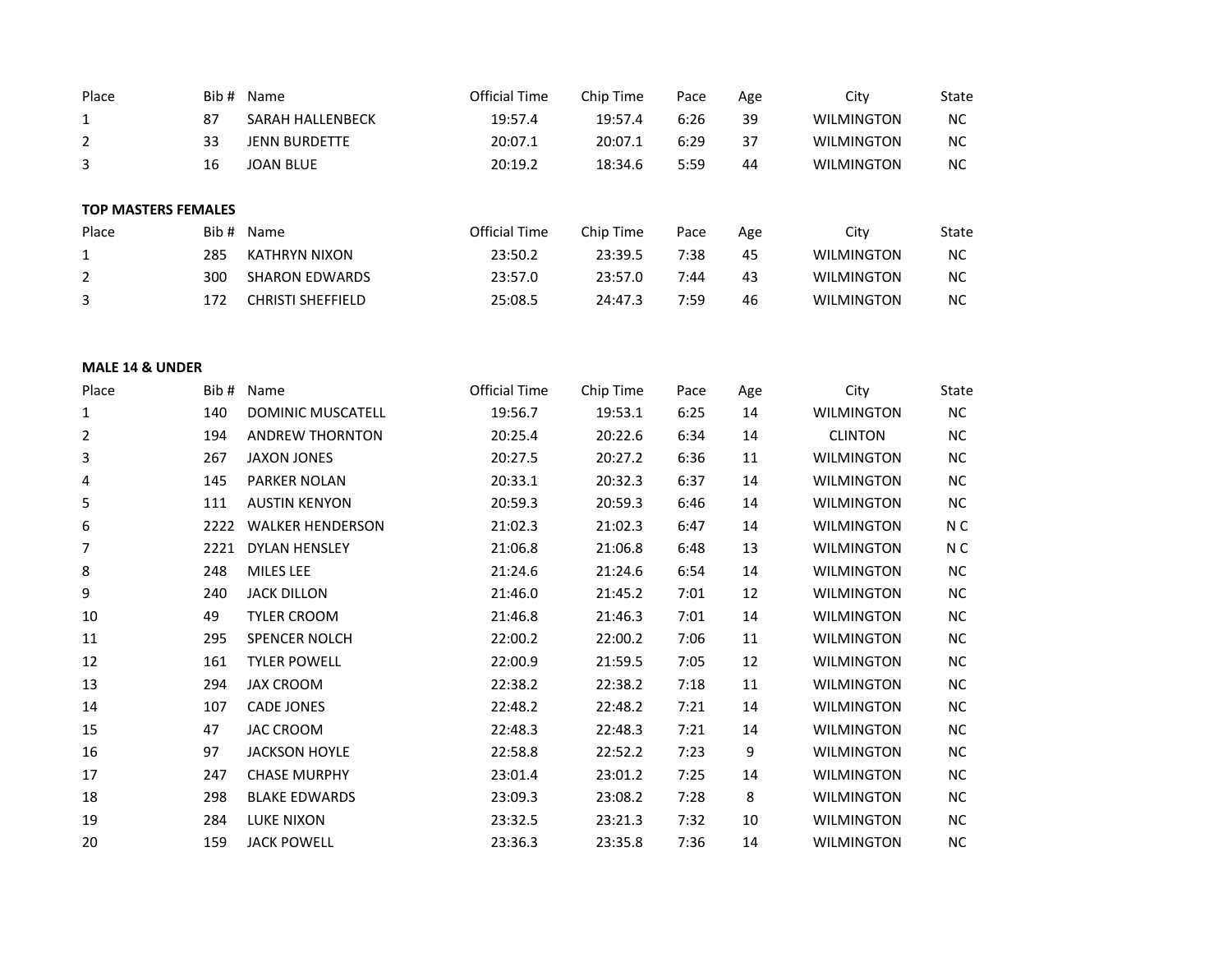| 21                  | 242  | <b>MATTHEW SUGGS</b>      | 23:54.5              | 23:54.0   | 7:43  | 14  | <b>WILMINGTON</b>    | $NC$       |
|---------------------|------|---------------------------|----------------------|-----------|-------|-----|----------------------|------------|
| 22                  | 283  | <b>CALEB MILLER</b>       | 23:58.4              | 23:53.5   | 7:42  | 11  | <b>WILMINGTON</b>    | $NC$       |
| 23                  | 46   | <b>CLAY CROOM</b>         | 24:27.8              | 24:20.6   | 7:51  | 8   | <b>WILMINGTON</b>    | $NC$       |
| 24                  | 45   | <b>CAMDEN CROOM</b>       | 24:29.4              | 24:22.0   | 7:52  | 7   | <b>WILMINGTON</b>    | <b>NC</b>  |
| 25                  | 266  | <b>GRIFFIN LEWIS</b>      | 24:32.4              | 24:31.5   | 7:55  | 12  | WILMINGTON           | NC         |
| 26                  | 265  | <b>CONNOR LEWIS</b>       | 24:47.2              | 24:47.2   | 7:59  | 14  | <b>WILMINGTON</b>    | NC         |
| 27                  | 2072 | <b>MAX NORRIS</b>         | 25:38.9              | 25:38.9   | 8:16  | 12  | <b>TOMEKLA</b>       | ${\sf CA}$ |
| 28                  | 272  | <b>WILLIAM DAHL</b>       | 25:40.7              | 25:31.2   | 8:14  | 12  | <b>WILMINGTON</b>    | $NC$       |
| 29                  | 168  | <b>BEN SCOUTELAS</b>      | 26:03.6              | 25:58.0   | 8:23  | 8   | <b>WILMINGTON</b>    | <b>NC</b>  |
| 30                  | 246  | <b>BRODY MCSWAIN</b>      | 26:31.5              | 26:30.6   | 8:33  | 12  | <b>WILMINGTON</b>    | NC         |
| 31                  | 281  | <b>EVAN DAS</b>           | 26:59.2              | 26:49.2   | 8:39  | 11  | <b>WILMINGTON</b>    | $NC$       |
| 32                  | 71   | <b>STERLING GIANOPLUS</b> | 29:26.3              | 29:16.5   | 9:26  | 8   | <b>WILMINGTON</b>    | NC         |
| 33                  | 216  | <b>JACOB WILSON</b>       | 32:51.6              | 32:38.6   | 10:32 | 9   | <b>DURHAM</b>        | <b>NC</b>  |
| 34                  | 105  | <b>JAMES JOHNSON</b>      | 33:14.1              | 33:10.2   | 10:42 | 8   | <b>WILMINGTON</b>    | NC         |
| 35                  | 227  | <b>CAMDEN PETERSON</b>    | 34:40.6              | 33:51.0   | 10:55 | 11  | <b>WILMINGTON</b>    | NC         |
| 36                  | 238  | <b>MATTHEW DILLON</b>     | 35:11.2              | 35:11.1   | 11:21 | 14  | <b>WILMINGTON</b>    | $NC$       |
| 37                  | 78   | <b>TYLER GREENE</b>       | 42:21.4              | 41:30.4   | 13:23 | 9   | <b>FUQUAY VARINA</b> | $NC$       |
| 38                  | 181  | PRESTON SPIKE             | 51:29.9              | 51:03.6   | 16:28 | 10  | <b>WILMINGTON</b>    | <b>NC</b>  |
| <b>MALE 15 - 19</b> |      |                           |                      |           |       |     |                      |            |
| Place               | Bib# | Name                      | <b>Official Time</b> | Chip Time | Pace  | Age | City                 | State      |
| $\mathbf{1}$        | 127  | <b>GEORGE MALAHIAS</b>    | 21:33.6              | 21:32.8   | 6:57  | 16  | <b>WILMINGTON</b>    | NC         |
| 2                   | 297  | <b>CARSON EDWARDS</b>     | 23:06.8              | 23:05.7   | 7:27  | 15  | <b>WILMINGTON</b>    | NC         |
| 3                   | 282  | <b>BEN FOXALL</b>         | 23:24.9              | 23:10.8   | 7:28  | 15  | <b>WILMINGTON</b>    | $NC$       |
| 4                   | 262  | <b>ADAM STONE</b>         | 24:00.7              | 23:32.7   | 7:35  | 19  | <b>WILMINGTON</b>    | NC         |
| 5                   | 260  | <b>JACKSON TODD</b>       | 24:58.0              | 24:37.0   | 7:56  | 19  | <b>WILMINGTON</b>    | $NC$       |
| 6                   | 253  | <b>ALEX GIANOPLUS</b>     | 26:30.6              | 26:09.3   | 8:26  | 19  | <b>WILMINGTON</b>    | <b>NC</b>  |
| 7                   | 1918 | MICHAEL ALLIEGRO          | 27:30.8              | 27:11.5   | 8:46  | 19  | <b>WILMINGTON</b>    | NC         |
| 8                   | 70   | <b>NICK GIANOPLUS</b>     | 28:33.8              | 28:11.1   | 9:05  | 16  | <b>WILMINGTON</b>    | $NC$       |
| 9                   | 22   | <b>DEMETRI BROWN</b>      | 28:35.0              | 28:35.0   | 9:13  | 15  | <b>WILMINGTON</b>    | NC         |
| 10                  | 29   | <b>MAC BROWNING</b>       | 31:31.4              | 30:50.8   | 9:57  | 16  | <b>WILMINGTON</b>    | <b>NC</b>  |
| 11                  | 10   | <b>JAY ANDREWS</b>        | 34:15.2              | 33:52.0   | 10:55 | 17  | <b>WILMINGTON</b>    | NC         |

**MALE 20 - 29**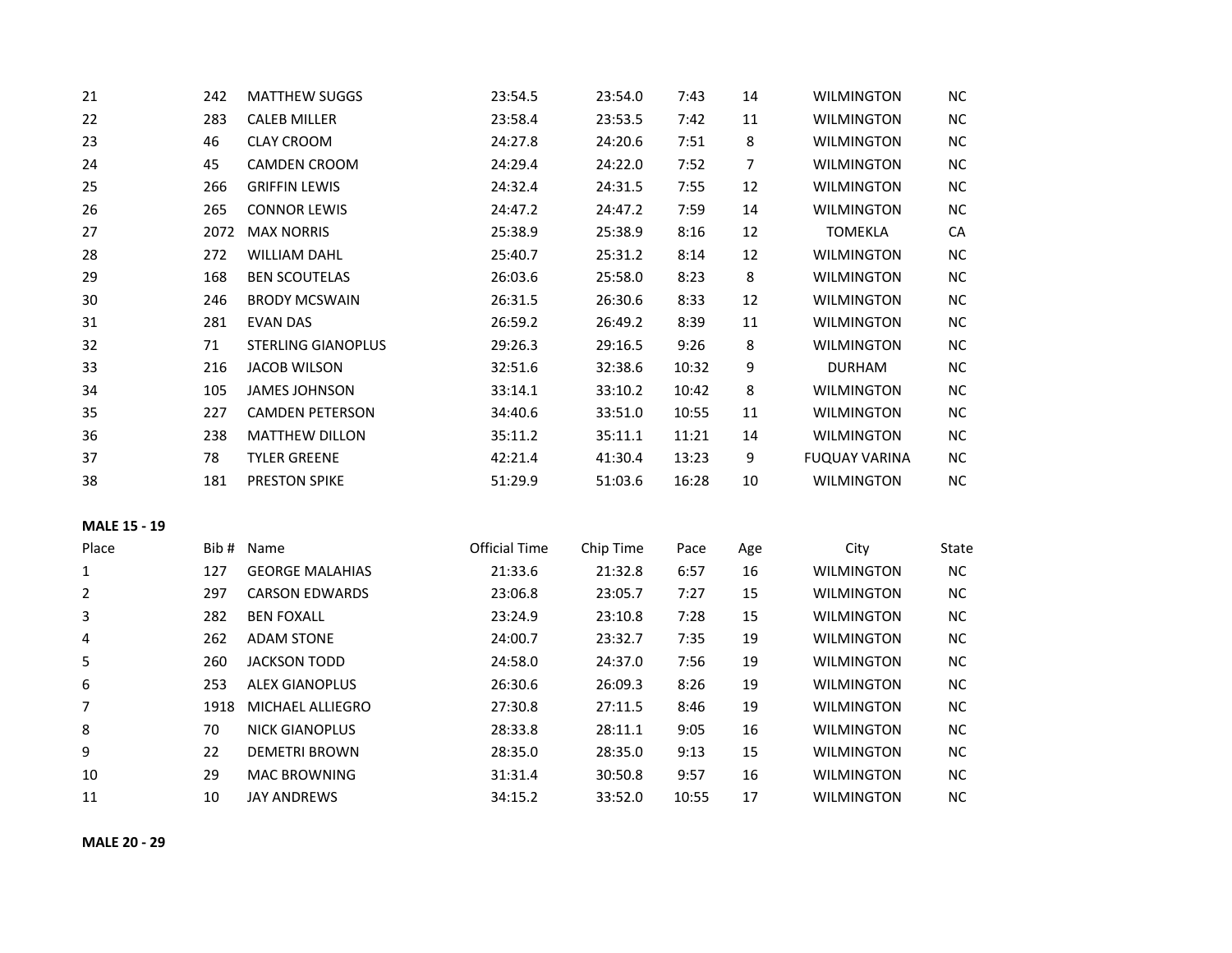| Place               | Bib# | Name                    | <b>Official Time</b> | Chip Time | Pace  | Age    | City              | State     |
|---------------------|------|-------------------------|----------------------|-----------|-------|--------|-------------------|-----------|
| 1                   | 256  | <b>CONNOR STIMPSON</b>  | 22:57.5              | 22:45.5   | 7:20  | $20\,$ | <b>WILMINGTON</b> | $NC$      |
| $\overline{2}$      | 254  | RYAN CALABRO            | 25:51.5              | 25:38.9   | 8:16  | 21     | <b>WILMINGTON</b> | $NC$      |
| 3                   | 226  | <b>BEN WILKINSON</b>    | 26:27.6              | 26:17.2   | 8:29  | 28     | WILMINGTON        | $NC$      |
| 4                   | 223  | <b>BILL FLYTHE</b>      | 26:38.9              | 26:25.6   | 8:31  | 28     | <b>WILMINGTON</b> | NC        |
| 5                   | 257  | <b>DEVIN CORSO</b>      | 28:04.1              | 27:48.7   | 8:58  | 22     | <b>WILMINGTON</b> | NC        |
| 6                   | 263  | <b>DANIEL MACRAE</b>    | 28:04.5              | 27:50.9   | 8:59  | 20     | <b>WILMINGTON</b> | <b>NC</b> |
| 7                   | 1917 | <b>ZACK MERRITT</b>     | 28:11.7              | 27:43.5   | 8:56  | 21     | <b>WILMINGTON</b> | <b>NC</b> |
| 8                   | 236  | <b>FELICIA JONES</b>    | 28:26.3              | 28:26.3   | 9:10  | 22     | <b>WILMINGTON</b> | $NC$      |
| 9                   | 184  | <b>BRENT STAFFORD</b>   | 28:39.1              | 28:35.9   | 9:13  | 28     | <b>CLINTON</b>    | $NC$      |
| 10                  | 86   | <b>CORY HALL</b>        | 36:51.0              | 36:29.9   | 11:46 | $20\,$ | SALEMBURG         | $NC$      |
| 11                  |      | 2075 CHRISTIAN MARSHALL | 44:09.1              | 44:09.1   | 14:15 | 21     | <b>WILMINGTON</b> | N C       |
| <b>MALE 30 - 39</b> |      |                         |                      |           |       |        |                   |           |
| Place               |      | Bib # Name              | <b>Official Time</b> | Chip Time | Pace  | Age    | City              | State     |
| 1                   | 291  | <b>RYAN HAUKOS</b>      | 19:08.7              | 19:06.3   | 6:10  | 34     | <b>WILMINGTON</b> | <b>NC</b> |
| 2                   | 221  | <b>MARK DILLON</b>      | 20:28.4              | 20:27.1   | 6:36  | 39     | <b>WILMINGTON</b> | $NC$      |
| 3                   | 100  | <b>TOMMY HUETTL</b>     | 23:28.0              | 23:28.0   | 7:34  | 35     | <b>WILMINGTON</b> | $NC$      |
| 4                   | 120  | ANDREW LEHMAN           | 24:40.0              | 24:19.4   | 7:51  | 34     | <b>CLINTON</b>    | $NC$      |
| 5                   | 210  | MORGAN WICKLINE         | 25:48.5              | 25:46.1   | 8:19  | 31     | <b>WILMINGTON</b> | NC        |
| 6                   | 235  | <b>ANDREW KELLY</b>     | 27:06.2              | 26:54.9   | 8:41  | 31     | <b>WILMINGTON</b> | <b>NC</b> |
| 7                   | 201  | <b>JOSH VANPELT</b>     | 30:31.9              | 30:11.4   | 9:44  | 38     | <b>WILMINGTON</b> | NC        |
| 8                   | 1916 | <b>DREW BROWN</b>       | 31:37.2              | 31:37.2   | 10:12 | 35     | <b>WILMINGTON</b> | <b>NC</b> |
| 9                   | 147  | <b>DARYL NORRIS</b>     | 31:51.2              | 31:34.5   | 10:11 | 39     | <b>WILMINGTON</b> | NC        |
| $10\,$              | 36   | <b>SCOTT CARTER</b>     | 32:39.0              | 32:27.2   | 10:28 | 35     | <b>WILMINGTON</b> | $NC$      |
| 11                  | 185  | <b>BEN STANDARD</b>     | 33:07.1              | 32:14.7   | 10:24 | 36     | HAMPSTEAD         | NC        |
| 12                  | 35   | <b>LAUREN CARTER</b>    | 34:24.4              | 34:17.8   | 11:04 | 33     | <b>WILMINGTON</b> | $NC$      |
| 13                  | 245  | <b>DOUG NAY</b>         | 34:44.6              | 34:09.5   | 11:01 | 33     | <b>WILMINGTON</b> | <b>NC</b> |
| 14                  | 138  | <b>SHAWN MILLS</b>      | 35:05.6              | 34:45.1   | 11:13 | 38     | <b>WILMINGTON</b> | <b>NC</b> |
| 15                  | 178  | <b>KENNETH SMITH</b>    | 35:37.5              | 35:01.3   | 11:18 | 36     | <b>WILMINGTON</b> | <b>NC</b> |
| 16                  | 64   | JEFF FORSLUND           | 35:42.6              | 35:25.1   | 11:25 | 38     | <b>WILMINGTON</b> | <b>NC</b> |
| 17                  | 113  | <b>BLAIRE LAMPROS</b>   | 37:18.1              | 37:07.0   | 11:58 | 33     | <b>WILMINGTON</b> | $NC$      |
| 18                  | 26   | <b>WILL BROWN</b>       | 39:36.1              | 38:37.5   | 12:27 | 39     | <b>WILMINGTON</b> | NC        |
| 19                  | 155  | <b>JOSH PETTY</b>       | 46:10.6              | 45:53.7   | 14:48 | 38     | <b>WILMINGTON</b> | NC        |
|                     |      |                         |                      |           |       |        |                   |           |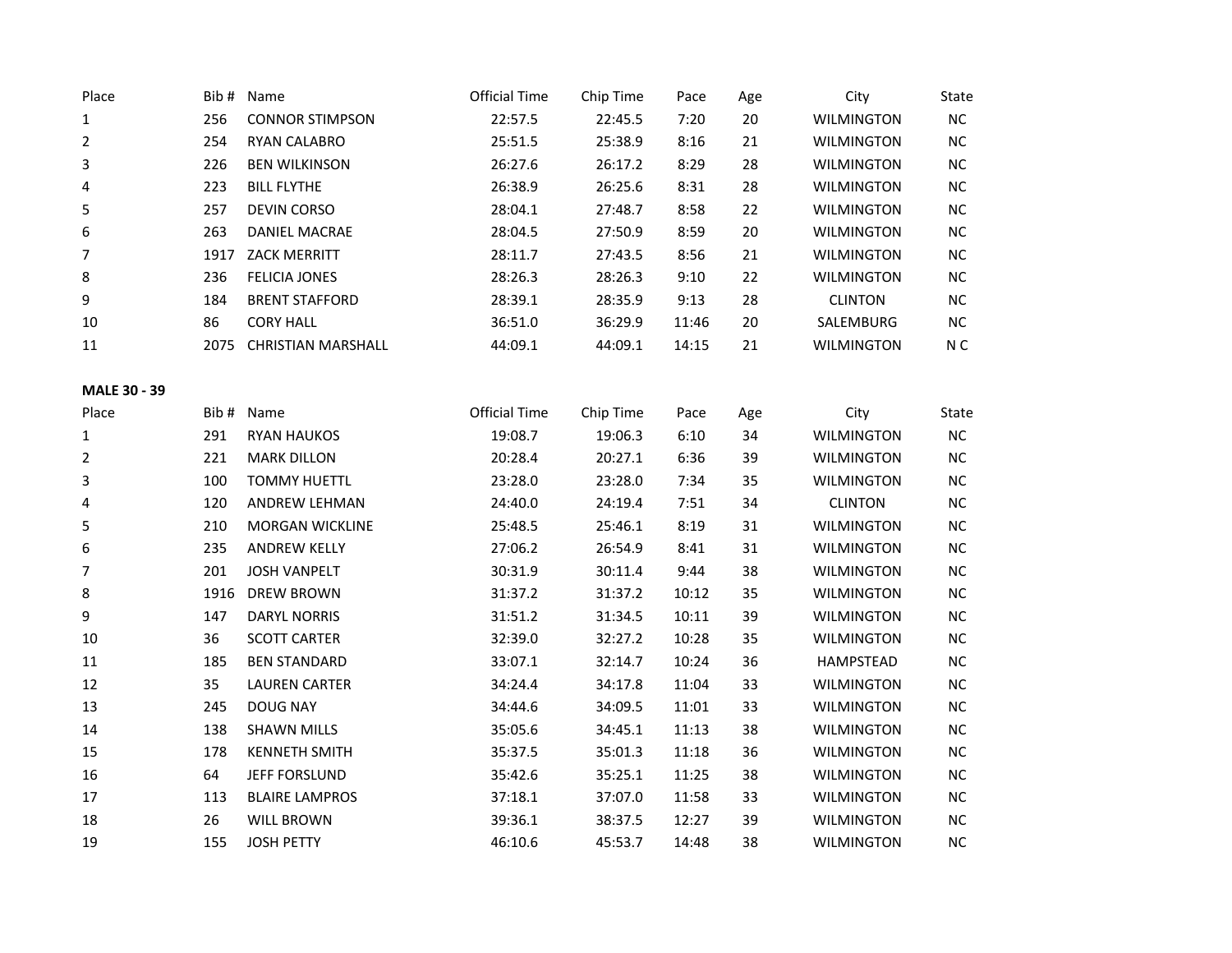| 20                  | 217  | <b>MARK WILSON</b>         | 55:48.2              | 55:33.6   | 17:55 | 39  | <b>DURHAM</b>             | ${\sf NC}$     |
|---------------------|------|----------------------------|----------------------|-----------|-------|-----|---------------------------|----------------|
| <b>MALE 40 - 49</b> |      |                            |                      |           |       |     |                           |                |
| Place               |      | Bib # Name                 | Official Time        | Chip Time | Pace  | Age | City                      | State          |
| 1                   | 81   | <b>THOMAS HACK</b>         | 21:34.7              | 21:30.8   | 6:56  | 45  | <b>WILMINGTON</b>         | ${\sf NC}$     |
| $\overline{2}$      | 225  | ACE MAYO                   | 22:59.9              | 22:57.7   | 7:24  | 43  | <b>WILMINGTON</b>         | ${\sf NC}$     |
| 3                   | 160  | <b>JASON POWELL</b>        | 23:38.9              | 23:37.0   | 7:37  | 45  | <b>WILMINGTON</b>         | $\sf NC$       |
| 4                   | 196  | <b>DREW THORNTON</b>       | 25:18.2              | 23:22.7   | 7:32  | 40  | <b>CLINTON</b>            | NC             |
| 5                   | 171  | TIM SCOUTELAS              | 26:06.7              | 26:06.7   | 8:25  | 43  | <b>WILMINGTON</b>         | $NC$           |
| 6                   | 48   | <b>SCOTT CROOM</b>         | 26:26.0              | 25:59.0   | 8:23  | 46  | <b>WILMINGTON</b>         | NC             |
| $\overline{7}$      | 271  | <b>BRIAN HEMENWAY</b>      | 27:06.4              | 26:31.6   | 8:33  | 44  | HAMPSTEAD                 | ${\sf NC}$     |
| 8                   | 180  | <b>WALTER SMITH</b>        | 27:09.3              | 27:04.9   | 8:44  | 46  | WILMINGTON                | $\sf NC$       |
| 9                   | 1912 | <b>RYAN BARCLAY</b>        | 27:11.9              | 26:55.8   | 8:41  | 40  | <b>WINNABOW</b>           | N <sub>C</sub> |
| 10                  | 130  | <b>BRIAN MARSHBURN</b>     | 27:41.2              | 27:38.0   | 8:55  | 45  | HAMPSTEAD                 | NC             |
| 11                  | 34   | <b>SPENCER CARNEY</b>      | 27:59.2              | 27:30.0   | 8:52  | 45  | <b>WILMINGTON</b>         | $NC$           |
| 12                  | 299  | <b>CAMERON EDWARDS</b>     | 28:09.5              | 28:04.1   | 9:03  | 45  | <b>WILMINGTON</b>         | $\sf NC$       |
| 13                  | 209  | <b>KENNETH WATERS</b>      | 30:59.2              | 30:29.5   | 9:50  | 43  | CARY                      | $NC$           |
| 14                  | 141  | DONALD MUSCATELL           | 31:24.4              | 31:20.1   | 10:06 | 49  | <b>WILMINGTON</b>         | NC             |
| 15                  | 104  | <b>GREG JOHNSON</b>        | 33:14.9              | 33:10.5   | 10:42 | 40  | <b>WILMINGTON</b>         | $NC$           |
| 16                  | 274  | <b>JASON DAHL</b>          | 33:32.7              | 33:20.0   | 10:45 | 45  | <b>WILMINGTON</b>         | NC             |
| 17                  | 289  | <b>MATT SCHARF</b>         | 34:47.4              | 34:39.2   | 11:11 | 44  | <b>WILMINGTON</b>         | $NC$           |
| 18                  | 153  | <b>STEVE PETERSON</b>      | 35:24.1              | 34:34.5   | 11:09 | 43  | <b>WILMINGTON</b>         | $\sf NC$       |
| 19                  | 135  | <b>JOSHUA MILLER</b>       | 37:27.4              | 37:19.5   | 12:02 | 42  | <b>WILMINGTON</b>         | $NC$           |
| 20                  | 72   | <b>CHRISTOPHER GILMORE</b> | 38:05.7              | 37:22.4   | 12:03 | 48  | LELAND                    | NC             |
| 21                  | 182  | <b>SCOTT SPIKE</b>         | 51:30.0              | 51:03.7   | 16:28 | 41  | <b>WILMINGTON</b>         | NC             |
| <b>MALE 50 - 59</b> |      |                            |                      |           |       |     |                           |                |
| Place               |      | Bib # Name                 | <b>Official Time</b> | Chip Time | Pace  | Age | City                      | State          |
| $\mathbf{1}$        | 124  | CARROLL LIPSCOMBE          | 24:31.1              | 24:24.1   | 7:52  | 55  | <b>WRIGHTSVILLE BEACH</b> | $NC$           |
| $\overline{2}$      | 296  | <b>STEVE BUNCH</b>         | 25:32.6              | 25:32.6   | 8:14  | 53  | <b>WILMINGTON</b>         | NC             |
| 3                   | 66   | <b>JEFF GALLOP</b>         | 26:03.1              | 25:51.5   | 8:20  | 52  | <b>WILMINGTON</b>         | $NC$           |
| 4                   | 43   | <b>GARY COOK</b>           | 26:14.5              | 26:14.5   | 8:28  | 57  | LELAND                    | ${\sf NC}$     |
| 5                   | 2223 | RUSSELL EBELHER            | 27:51.7              | 27:51.7   | 8:59  | 51  | WILMINGTON                | N <sub>C</sub> |
| 6                   | 30   | PUTT BROWNING              | 29:33.0              | 29:09.3   | 9:24  | 50  | <b>WILMINGTON</b>         | NC             |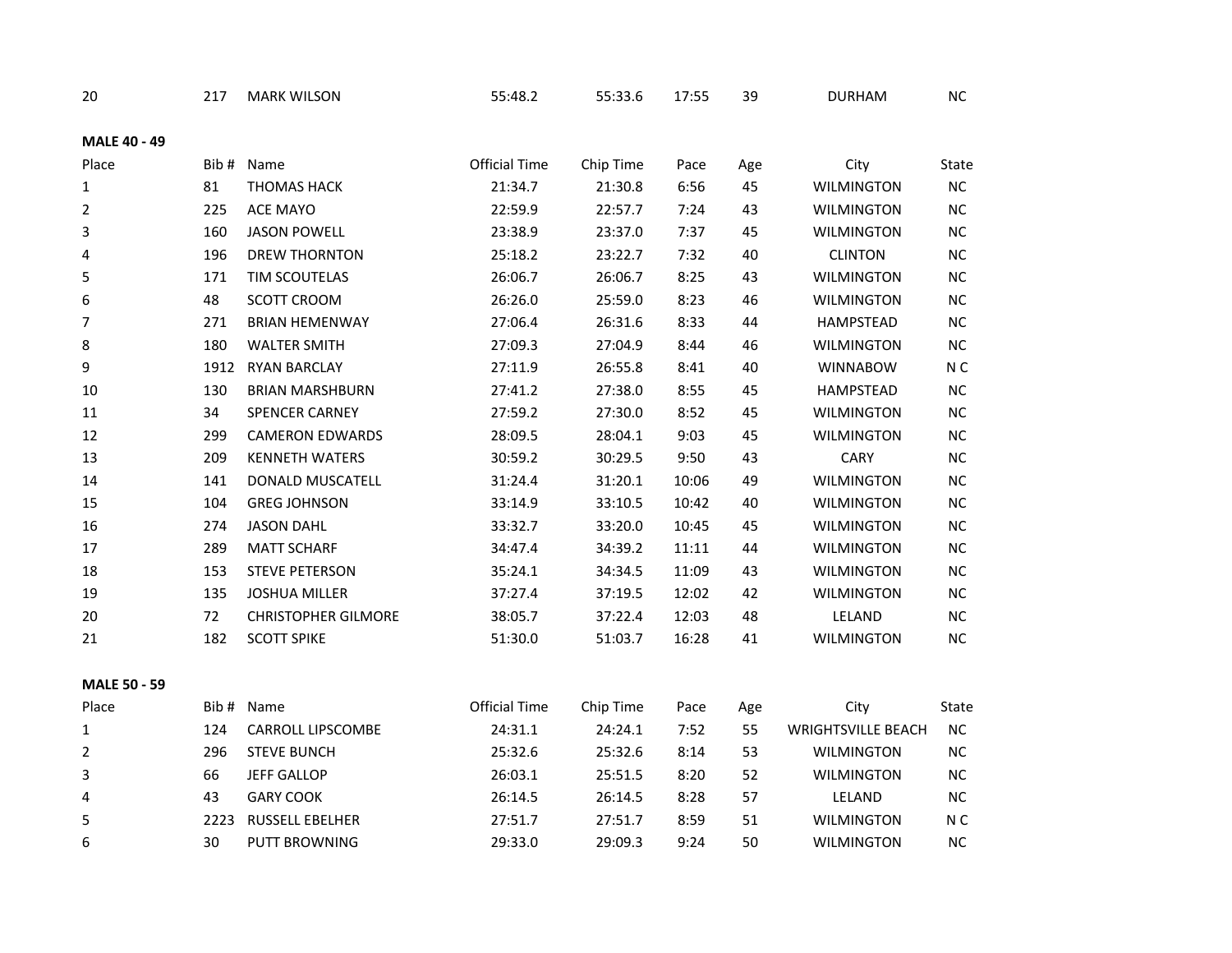| $\overline{7}$               | 270   | <b>TONY STEWART</b>      | 30:30.4              | 30:15.0   | 9:45  | 51     | <b>WILMINGTON</b>    | <b>NC</b>  |
|------------------------------|-------|--------------------------|----------------------|-----------|-------|--------|----------------------|------------|
| 8                            | 244   | <b>KEITH JAWORSKI</b>    | 31:31.0              | 31:31.0   | 10:10 | 57     | <b>WILMINGTON</b>    | NC         |
| 9                            | 67    | <b>BEN GIANOPLUS</b>     | 31:41.8              | 31:28.5   | 10:09 | 51     | <b>WILMINGTON</b>    | NC         |
| 10                           | 128   | PETER MALAHIAS           | 34:20.7              | 34:02.5   | 10:59 | 58     | <b>WILMINGTON</b>    | $NC$       |
| 11                           | 114   | <b>JIM LANCASTER</b>     | 39:04.4              | 38:38.3   | 12:28 | 52     | <b>WILMINGTON</b>    | N C        |
| 12                           | 286   | <b>CHARLIE ROBERTSON</b> | 39:20.5              | 38:50.9   | 12:32 | 53     | <b>WILMINGTON</b>    | <b>NC</b>  |
| 13                           | 3     | <b>GARY AGANS</b>        | 46:08.5              | 45:58.8   | 14:50 | 57     | <b>GREENSBORO</b>    | NC         |
| <b>MALE 60+</b>              |       |                          |                      |           |       |        |                      |            |
| Place                        |       | Bib # Name               | <b>Official Time</b> | Chip Time | Pace  | Age    | City                 | State      |
| $\mathbf{1}$                 | 65    | <b>LOUIS GALLI</b>       | 28:11.3              | 28:11.3   | 9:05  | 68     | <b>WILMINGTON</b>    | NC         |
| $\overline{2}$               | 88    | C. H. HARTS              | 32:01.9              | 31:47.1   | 10:15 | 74     | <b>WILMINGTON</b>    | NC         |
| 3                            | 123   | <b>TOM LEWIS</b>         | 36:42.8              | 36:36.0   | 11:48 | 64     | <b>WILMINGTON</b>    | <b>NC</b>  |
| 4                            | 1914  | <b>STEVE PETERSON</b>    | 46:12.3              | 45:52.0   | 14:48 | 60     | <b>WILMINGTON</b>    | NC         |
| 5                            | 156   | <b>JIM POLHAMUS</b>      | 47:53.4              | 47:35.4   | 15:21 | 64     | <b>DURHAM</b>        | NC         |
| <b>FEMALE 14 &amp; UNDER</b> |       |                          |                      |           |       |        |                      |            |
| Place                        | Bib # | Name                     | <b>Official Time</b> | Chip Time | Pace  | Age    | City                 | State      |
| $\mathbf{1}$                 | 42    | <b>LAUREN COLE</b>       | 23:25.2              | 23:17.6   | 7:31  | 12     | <b>ROCKY POINT</b>   | NC         |
| 2                            | 137   | <b>SHELBY MILLER</b>     | 26:21.7              | 26:15.1   | 8:28  | 12     | <b>WILMINGTON</b>    | $NC$       |
| 3                            | 239   | <b>ABBY DILLON</b>       | 29:44.0              | 29:44.0   | 9:35  | 9      | <b>WILMINGTON</b>    | $NC$       |
| 4                            | 170   | <b>LILLY SCOUTELAS</b>   | 29:54.3              | 29:48.0   | 9:37  | 11     | <b>WILMINGTON</b>    | NC         |
| 5                            | 98    | <b>AAIA DILLON</b>       | 29:55.1              | 29:48.5   | 9:37  | 12     | <b>WILMINGTON</b>    | <b>NC</b>  |
| 6                            | 136   | <b>ADDY MILLER</b>       | 29:55.7              | 29:48.5   | 9:37  | 9      | <b>WILMINGTON</b>    | ${\sf NC}$ |
| $\overline{7}$               | 69    | <b>ALENA GIANOPLUS</b>   | 31:08.7              | 31:00.1   | 10:00 | 12     | WILMINGTON           | <b>NC</b>  |
| 8                            | 143   | <b>KARINA MUSCATELL</b>  | 31:09.9              | 31:06.2   | 10:02 | $10\,$ | <b>WILMINGTON</b>    | $NC$       |
| 9                            | 28    | ANNE CATHERINE BROWNING  | 31:24.8              | 30:44.7   | 9:55  | 13     | <b>WILMINGTON</b>    | NC         |
| 10                           | 273   | <b>AUDREY DAHL</b>       | 33:32.3              | 33:21.7   | 10:45 | 9      | <b>WILMINGTON</b>    | <b>NC</b>  |
| 11                           | 293   | ELIZABETH FILBERT        | 36:12.3              | 36:07.3   | 11:39 | 14     | <b>WILMINGTON</b>    | <b>NC</b>  |
| 12                           | 164   | <b>RYLEE RIVERA</b>      | 39:52.9              | 39:52.5   | 12:52 | 8      | <b>WILMINGTON</b>    | <b>NC</b>  |
| 13                           | 230   | <b>JULIA ALLEN</b>       | 41:56.7              | 41:56.7   | 13:32 | 13     | <b>WILMINGTON</b>    | $NC$       |
| 14                           | 75    | <b>BRIDGETTE GREENE</b>  | 42:21.5              | 41:30.9   | 13:23 | 12     | <b>FUQUAY VARINA</b> | $NC$       |
| 15                           | 231   | <b>OLIVIA ALLEN</b>      | 47:45.7              | 47:32.2   | 15:20 | $11\,$ | <b>WILMINGTON</b>    | NC         |
| 16                           | 290   | <b>BERKELY SCHARF</b>    | 47:46.4              | 47:32.7   | 15:20 | 12     | <b>WILMINGTON</b>    | NC         |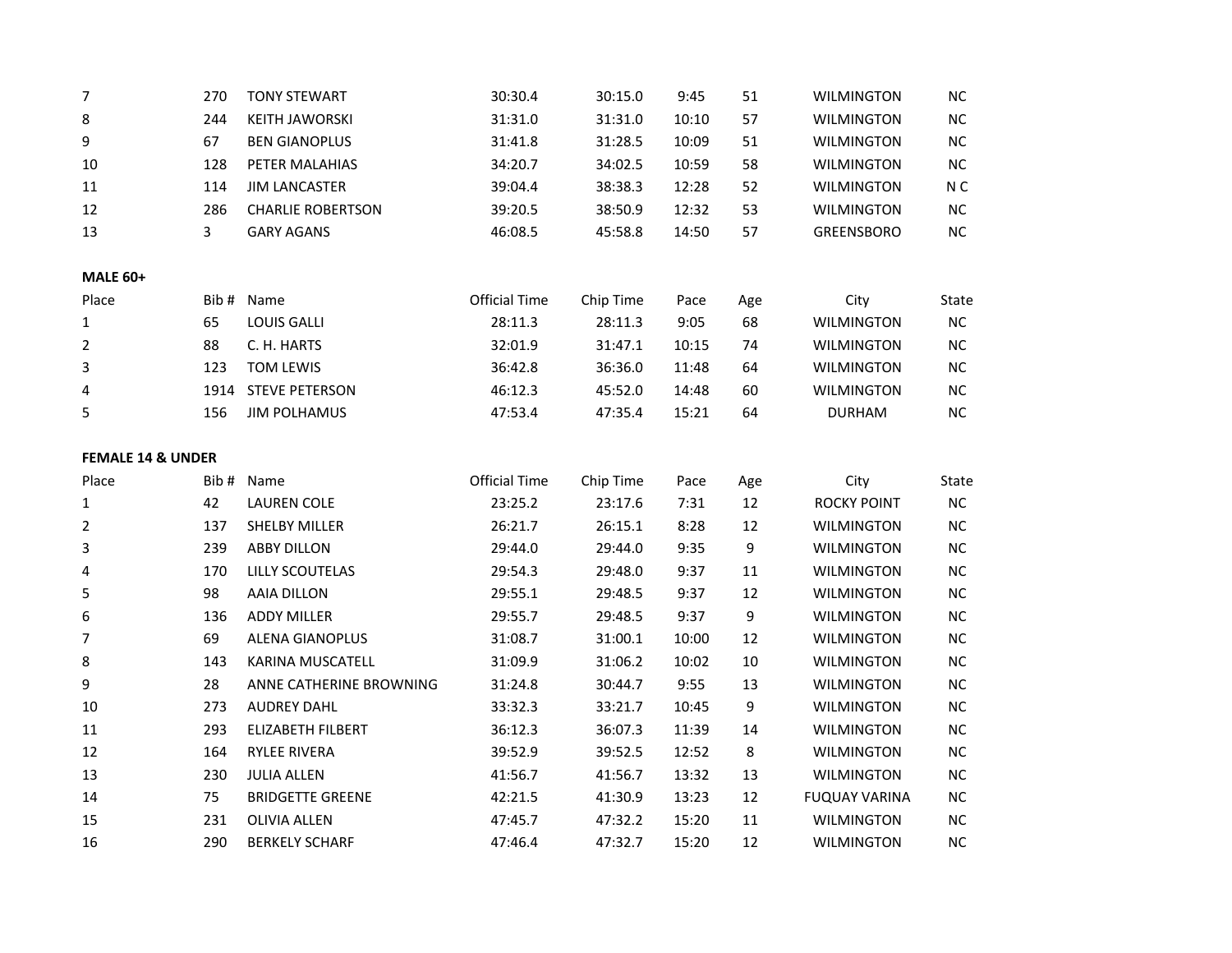| 17                    | 214  | <b>AMELIA WILSON</b>     | 55:47.7              | 55:26.4   | 17:53 | 7   | <b>DURHAM</b>       | <b>NC</b>      |
|-----------------------|------|--------------------------|----------------------|-----------|-------|-----|---------------------|----------------|
| <b>FEMALE 15 - 19</b> |      |                          |                      |           |       |     |                     |                |
| Place                 | Bib# | Name                     | <b>Official Time</b> | Chip Time | Pace  | Age | City                | State          |
| 1                     | 258  | <b>PAIGE MARTIN</b>      | 22:56.4              | 22:44.0   | 7:20  | 19  | <b>WILMINGTON</b>   | NC.            |
| 2                     | 279  | <b>RUBY MCCAIN</b>       | 23:27.3              | 23:12.0   | 7:29  | 15  | <b>WILMINGTON</b>   | $NC$           |
| 3                     | 103  | <b>EUGENIA JENKINS</b>   | 27:10.3              | 26:57.9   | 8:42  | 17  | <b>WILMINGTON</b>   | NC             |
| 4                     | 148  | <b>EMILY NORRIS</b>      | 27:10.4              | 26:58.0   | 8:42  | 16  | <b>WILMINGTON</b>   | $NC$           |
| 5                     | 191  | <b>ELIZABETH SWEYER</b>  | 27:49.3              | 27:37.2   | 8:55  | 17  | <b>WILMINGTON</b>   | NC             |
| 6                     | 166  | <b>CHLOE RUDDELL</b>     | 30:20.5              | 30:04.9   | 9:42  | 16  | HAMPSTEAD           | <b>NC</b>      |
| 7                     | 249  | ALEXANDRA MILIOTIS       | 32:50.2              | 32:36.4   | 10:31 | 17  | <b>WILMINGTON</b>   | NC             |
| 8                     | 82   | <b>VICKI HACK</b>        | 34:55.5              | 34:31.3   | 11:08 | 15  | <b>WILMINGTON</b>   | NC             |
|                       |      |                          |                      |           |       |     |                     |                |
| <b>FEMALE 20 - 29</b> |      |                          |                      |           |       |     |                     |                |
| Place                 |      | Bib # Name               | <b>Official Time</b> | Chip Time | Pace  | Age | City                | State          |
| 1                     | 38   | <b>TAYLOR CHAPMAN</b>    | 21:21.4              | 19:59.7   | 6:27  | 26  | <b>WILMINGTON</b>   | <b>NC</b>      |
| 2                     | 241  | <b>QUINN SOSNE</b>       | 21:31.2              | 21:30.3   | 6:56  | 29  | <b>WILMINGTON</b>   | $NC$           |
| 3                     | 212  | <b>MALLORY WIGGS</b>     | 25:58.8              | 25:49.5   | 8:20  | 26  | <b>HAMPSTEAD</b>    | NC             |
| 4                     | 292  | AMANDA BAKER             | 26:29.3              | 26:24.7   | 8:31  | 29  | <b>WILMINGTON</b>   | $NC$           |
| 5                     | 15   | <b>CAROLINE BARNES</b>   | 26:33.8              | 26:11.0   | 8:27  | 21  | <b>WILMINGTON</b>   | NC             |
| 6                     | 277  | <b>ABBY TRIPP</b>        | 27:32.7              | 27:17.2   | 8:48  | 27  | <b>WILMINGTON</b>   | NC             |
| 7                     | 61   | <b>BROOKE FELKL</b>      | 27:35.2              | 27:10.8   | 8:46  | 25  | <b>WILMINGTON</b>   | NC             |
| 8                     | 224  | <b>EMILY BARNES</b>      | 28:00.1              | 27:50.3   | 8:59  | 24  | <b>WILMINGTON</b>   | $NC$           |
| 9                     | 89   | <b>LINDSEY HARTS</b>     | 30:19.2              | 30:08.7   | 9:43  | 20  | ROCKY POINT         | NC             |
| 10                    | 119  | <b>ALLYSON LEHMAN</b>    | 32:38.6              | 32:38.6   | 10:32 | 24  | <b>CLINTON</b>      | $NC$           |
| 11                    | 255  | <b>SYDNEY THOMAS</b>     | 34:26.6              | 34:11.7   | 11:02 | 20  | <b>WILMINGTON</b>   | NC             |
| 12                    | 261  | <b>BROOKE JOHNSTON</b>   | 34:26.6              | 34:12.0   | 11:02 | 20  | <b>WILMINGTON</b>   | <b>NC</b>      |
| 13                    | 259  | KATHERINE FILLER         | 34:26.7              | 34:07.0   | 11:00 | 21  | <b>WILMINGTON</b>   | NC             |
| 14                    | 163  | <b>WHITNEY RICCI</b>     | 35:19.8              | 34:43.3   | 11:12 | 28  | <b>WILMINGTON</b>   | <b>NC</b>      |
| 15                    | 264  | <b>KELLY KENNAN</b>      | 35:26.2              | 35:15.2   | 11:22 | 20  | <b>WILMINGTON</b>   | NC             |
| 16                    | 9    | <b>GRACE ANDREWS</b>     | 35:38.6              | 35:16.5   | 11:23 | 20  | <b>WILMINGTON</b>   | <b>NC</b>      |
| 17                    | 2074 | <b>CHRISTINA FOSTER</b>  | 44:10.4              | 44:10.4   | 14:15 | 25  | LELAND              | N <sub>C</sub> |
| 18                    | 195  | <b>BRITTNEY THORNTON</b> | 45:07.8              | 44:44.5   | 14:26 | 23  | <b>NEWTON GROVE</b> | <b>NC</b>      |
| 19                    | 1910 | <b>LAURA FERRELL</b>     | 48:38.9              | 48:12.8   | 15:33 | 27  | <b>WILMINGTON</b>   | N <sub>C</sub> |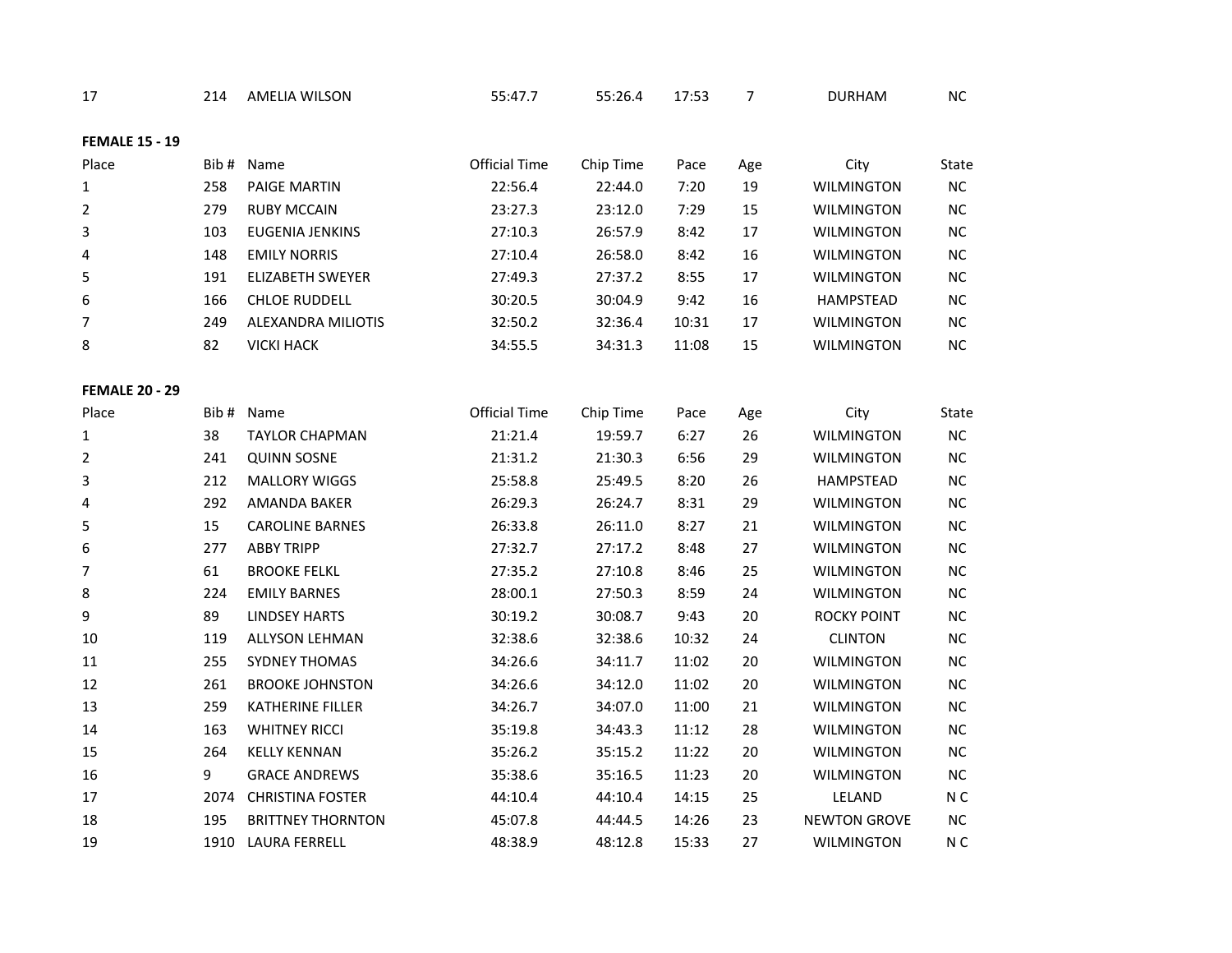| <b>FEMALE 30 - 39</b> |       |                           |                      |           |       |     |                    |           |
|-----------------------|-------|---------------------------|----------------------|-----------|-------|-----|--------------------|-----------|
| Place                 | Bib # | Name                      | <b>Official Time</b> | Chip Time | Pace  | Age | City               | State     |
| 1                     | 109   | <b>LINDSEY KASTEN</b>     | 21:29.0              | 21:29.0   | 6:56  | 35  | <b>GREENVILLE</b>  | NC        |
| 2                     | 175   | <b>ALLISON SHOFE</b>      | 21:45.5              | 21:45.5   | 7:01  | 35  | <b>WILMINGTON</b>  | NC        |
| 3                     | 211   | RACHEL WICKLINE           | 22:39.5              | 22:36.4   | 7:17  | 30  | <b>WILMINGTON</b>  | $NC$      |
| 4                     | 39    | <b>LESLIE CLARK</b>       | 22:41.8              | 22:41.8   | 7:19  | 38  | <b>WILMINGTON</b>  | <b>NC</b> |
| 5                     | 169   | <b>GRETCHEN SCOUTELAS</b> | 23:37.5              | 23:31.8   | 7:35  | 38  | <b>WILMINGTON</b>  | <b>NC</b> |
| 6                     | 229   | <b>GINNY JOHNSON</b>      | 23:59.7              | 23:52.3   | 7:42  | 39  | <b>WILMINGTON</b>  | NC        |
| 7                     | 276   | <b>OLIVIA JONES</b>       | 25:43.0              | 25:37.7   | 8:16  | 35  | <b>WILMINGTON</b>  | <b>NC</b> |
| 8                     | 51    | AMANDA CULOTTA            | 25:58.5              | 23:49.2   | 7:41  | 39  | <b>WILMINGTON</b>  | $NC$      |
| 9                     | 99    | SARAH HUETTL              | 25:58.7              | 25:54.1   | 8:21  | 32  | <b>WILMINGTON</b>  | $NC$      |
| 10                    | 252   | <b>ASHLEY HINTON</b>      | 26:27.7              | 26:24.0   | 8:31  | 36  | <b>WILMINGTON</b>  | NC        |
| 11                    | 144   | <b>BETHANY NAY</b>        | 27:24.9              | 26:54.7   | 8:41  | 32  | <b>WILMINGTON</b>  | <b>NC</b> |
| 12                    | 91    | <b>SARA HAUKOS</b>        | 27:53.8              | 27:36.0   | 8:54  | 34  | <b>WILMINGTON</b>  | NC        |
| 13                    | 12    | <b>AMY BALDWIN</b>        | 28:28.3              | 28:17.2   | 9:07  | 38  | <b>WILMINGTON</b>  | NC        |
| 14                    | 158   | <b>JULIA POSEY</b>        | 29:42.5              | 29:18.5   | 9:27  | 30  | <b>WILMINGTON</b>  | <b>NC</b> |
| 15                    | 44    | ELLIE COONROD             | 29:42.6              | 29:17.9   | 9:27  | 31  | <b>WILMINGTON</b>  | NC        |
| 16                    | 95    | <b>LINDY HONG</b>         | 29:42.8              | 29:23.7   | 9:29  | 30  | <b>WILMINGTON</b>  | $NC$      |
| 17                    | 287   | REBEKHA SWAIN             | 30:48.8              | 30:17.3   | 9:46  | 34  | <b>WILMINGTON</b>  | <b>NC</b> |
| 18                    | 21    | <b>KATIE BRASKETT</b>     | 31:13.2              | 30:36.8   | 9:52  | 32  | <b>WILMINGTON</b>  | <b>NC</b> |
| 19                    | 233   | <b>ASHLEY KELLY</b>       | 31:23.2              | 30:44.1   | 9:55  | 31  | <b>WILMINGTON</b>  | NC        |
| 20                    | 220   | <b>LINDSEY ZURCHER</b>    | 31:23.3              | 30:43.8   | 9:55  | 30  | <b>WILMINGTON</b>  | NC        |
| 21                    | 106   | <b>BROOKE JONES</b>       | 31:38.1              | 31:25.3   | 10:08 | 35  | <b>WILMINGTON</b>  | NC        |
| 22                    | 41    | <b>BROOK COLE</b>         | 31:50.9              | 31:42.6   | 10:14 | 37  | <b>ROCKY POINT</b> | <b>NC</b> |
| 23                    | 102   | MARIANNA JABALEY          | 32:17.4              | 31:53.4   | 10:17 | 33  | <b>WILMINGTON</b>  | NC        |
| 24                    | 186   | <b>NATALIE STANDARD</b>   | 33:12.7              | 32:20.2   | 10:26 | 34  | HAMPSTEAD          | <b>NC</b> |
| 25                    | 202   | <b>ROBIN VANPELT</b>      | 36:05.7              | 35:40.1   | 11:30 | 39  | <b>WILMINGTON</b>  | <b>NC</b> |
| 26                    | 192   | <b>AMANDA TAYLOR</b>      | 36:29.8              | 35:56.9   | 11:35 | 35  | <b>WILMINGTON</b>  | NC        |
| 27                    | 134   | <b>ABIGAIL MILLER</b>     | 37:27.4              | 37:19.5   | 12:02 | 32  | <b>WILMINGTON</b>  | $NC$      |
| 28                    | 215   | <b>CARRIE WILSON</b>      | 38:44.4              | 38:31.8   | 12:25 | 38  | <b>DURHAM</b>      | <b>NC</b> |
| 29                    | 24    | <b>LIZ BROWN</b>          | 39:37.5              | 38:34.3   | 12:26 | 38  | <b>WILMINGTON</b>  | <b>NC</b> |
| 30                    | 58    | SARA EDWARDS              | 39:53.7              | 39:33.0   | 12:45 | 31  | <b>WILMINGTON</b>  | NC        |
| 31                    | 154   | <b>DREA PETTY</b>         | 45:45.5              | 45:26.0   | 14:39 | 33  | WILMINGTON         | NC        |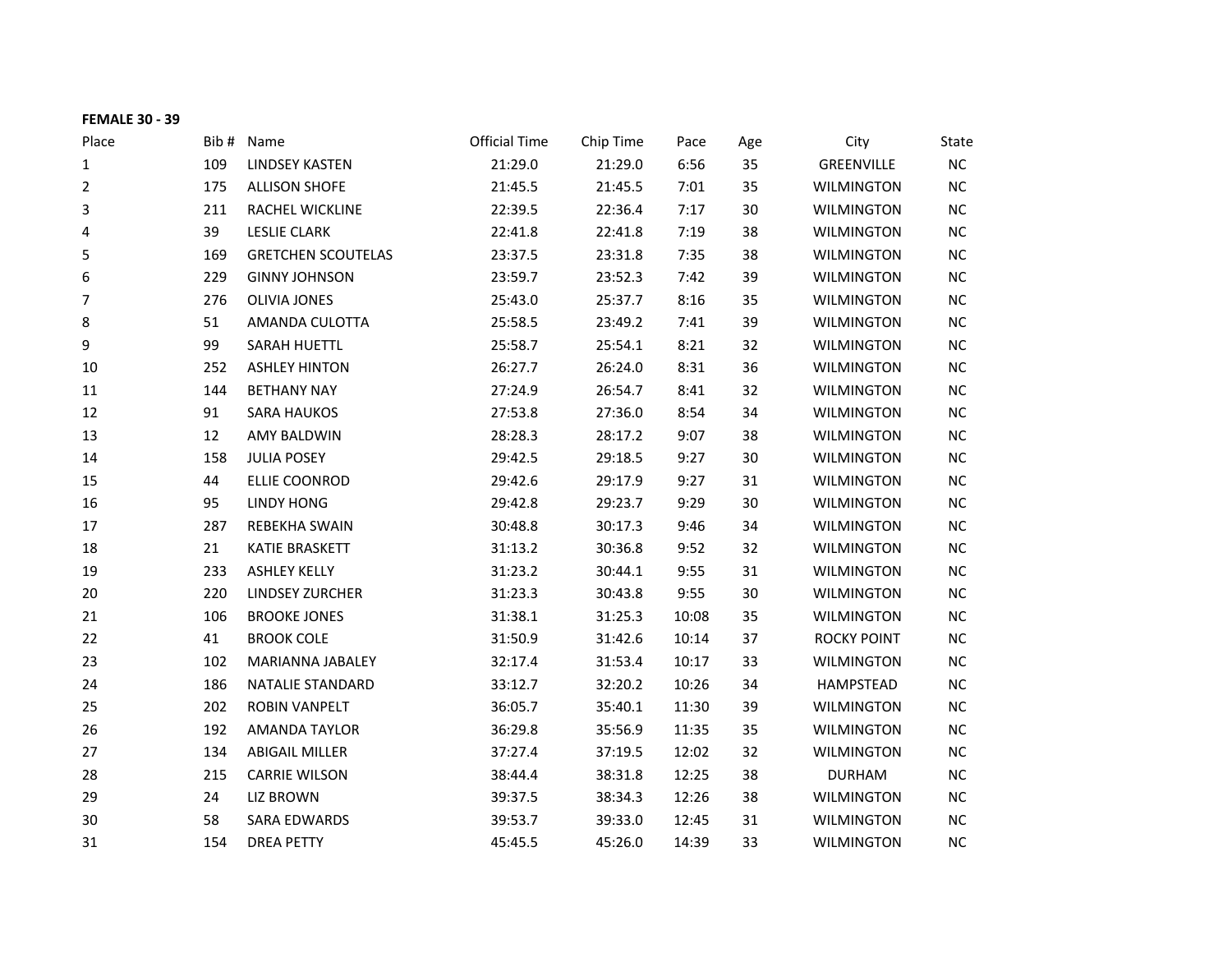| 32                    | 118   | <b>JENNY LANZA</b>        | 47:14.9              | 46:36.5   | 15:02 | 31  | HUNTERSVILLE         | <b>NC</b>      |
|-----------------------|-------|---------------------------|----------------------|-----------|-------|-----|----------------------|----------------|
| 33                    |       | 1913 KRISTY WARD          | 48:39.5              | 48:13.3   | 15:33 | 36  | <b>WILMINGTON</b>    | $NC$           |
| <b>FEMALE 40 - 49</b> |       |                           |                      |           |       |     |                      |                |
| Place                 | Bib # | Name                      | <b>Official Time</b> | Chip Time | Pace  | Age | City                 | State          |
| 1                     | 222   | <b>KAM DILLON</b>         | 25:35.5              | 25:29.5   | 8:13  | 40  | <b>WILMINGTON</b>    | $NC$           |
| $\overline{2}$        | 269   | KATHLEEN LAWLES           | 26:44.0              | 26:27.7   | 8:32  | 47  | <b>WILMINGTON</b>    | NC             |
| 3                     | 31    | <b>WENDY BROWNING</b>     | 27:35.1              | 27:35.1   | 8:54  | 44  | <b>WILMINGTON</b>    | $NC$           |
| 4                     | 251   | <b>MARIE FIELD</b>        | 30:26.4              | 29:54.5   | 9:39  | 46  | <b>WILMINGTON</b>    | $NC$           |
| 5                     | 174   | <b>SUZIE SHEPARD</b>      | 30:48.7              | 30:17.5   | 9:46  | 41  | HAMPSTEAD            | NC             |
| 6                     | 13    | <b>SHANA BARCLAY</b>      | 30:58.5              | 30:42.5   | 9:54  | 43  | <b>WILMINGTON</b>    | NC             |
| 7                     | 142   | KAREN MUSCATELL           | 31:23.0              | 31:23.0   | 10:07 | 44  | <b>WILMINGTON</b>    | $NC$           |
| 8                     | 183   | <b>CONSTANCE STACK</b>    | 31:39.8              | 31:34.2   | 10:11 | 48  | TEWKSBURY            | MA             |
| 9                     | 68    | <b>CAROLINE GIANOPLUS</b> | 31:41.8              | 31:32.5   | 10:10 | 48  | <b>WILMINGTON</b>    | $NC$           |
| 10                    | 53    | <b>KRISTI DAVIS</b>       | 31:46.5              | 31:39.2   | 10:13 | 41  | <b>WILMINGTON</b>    | $NC$           |
| 11                    | 146   | <b>CHARLOTTE NORRIS</b>   | 31:51.1              | 31:28.8   | 10:09 | 44  | <b>WILMINGTON</b>    | NC             |
| 12                    | 139   | <b>KIM MORRIS</b>         | 32:45.5              | 31:54.5   | 10:17 | 47  | <b>WILMINGTON</b>    | NC             |
| 13                    | 275   | KIM MILLER URBAN          | 32:54.9              | 32:54.0   | 10:37 | 46  | <b>WILMINGTON</b>    | $NC$           |
| 14                    | 56    | <b>GWEN DEININGER</b>     | 33:10.1              | 32:58.0   | 10:38 | 41  | <b>WILMINGTON</b>    | $NC$           |
| 15                    | 208   | <b>JENNIFER WALL</b>      | 34:15.8              | 34:13.1   | 11:02 | 42  | WILMINGTON           | NC             |
| 16                    | 198   | <b>TAMMY THORNTON</b>     | 34:38.3              | 34:34.0   | 11:09 | 41  | <b>CLINTON</b>       | $NC$           |
| 17                    | 152   | <b>MELISSA PETERSON</b>   | 34:40.2              | 33:52.2   | 10:55 | 43  | <b>WILMINGTON</b>    | NC             |
| 18                    | 126   | <b>COURTNEY MALAHIAS</b>  | 35:07.1              | 34:51.8   | 11:15 | 48  | <b>WILMINGTON</b>    | $NC$           |
| 19                    | 37    |                           |                      |           |       | 43  |                      | $NC$           |
|                       |       | <b>AMY CHAFIN</b>         | 35:37.3              | 35:01.4   | 11:18 |     | <b>WILMINGTON</b>    |                |
| 20                    | 74    | <b>CINDY GRANT</b>        | 36:05.9              | 35:44.0   | 11:32 | 45  | HAMPSTEAD            | NC             |
| 21                    | 188   | <b>ANDI STEELE</b>        | 38:12.9              | 37:49.5   | 12:12 | 44  | <b>WILMINGTON</b>    | NC             |
| 22                    | 115   | TRICIA LANCASTER          | 39:04.0              | 38:38.4   | 12:28 | 46  | <b>WILMINGTON</b>    | NC             |
| 23                    | 179   | <b>MELANIE SMITH</b>      | 39:04.3              | 38:31.4   | 12:25 | 46  | <b>WILMINGTON</b>    | $NC$           |
| 24                    | 54    | <b>MEREDITH DAVIS</b>     | 40:32.1              | 40:22.1   | 13:01 | 40  | <b>WILMINGTON</b>    | $NC$           |
| 25                    | 32    | <b>RENEE BURBANK</b>      | 40:57.7              | 40:49.2   | 13:10 | 48  | <b>WILMINGTON</b>    | NC             |
| 26                    | 77    | RHONDA GREENE             | 42:22.1              | 41:31.5   | 13:24 | 44  | <b>FUQUAY VARINA</b> | NC             |
| 27                    | 125   | <b>KOURTNEY MAKO</b>      | 42:22.6              | 41:31.9   | 13:24 | 44  | <b>WILMINGTON</b>    | NC             |
| 28                    | 228   | <b>CHRISTIE SINGLETON</b> | 48:02.7              | 47:15.2   | 15:15 | 41  | <b>WILMINGTON</b>    | $NC$           |
| 29                    | 1911  | <b>BETH CANDLER</b>       | 48:40.0              | 48:13.5   | 15:33 | 48  | <b>WILMINGTON</b>    | N <sub>C</sub> |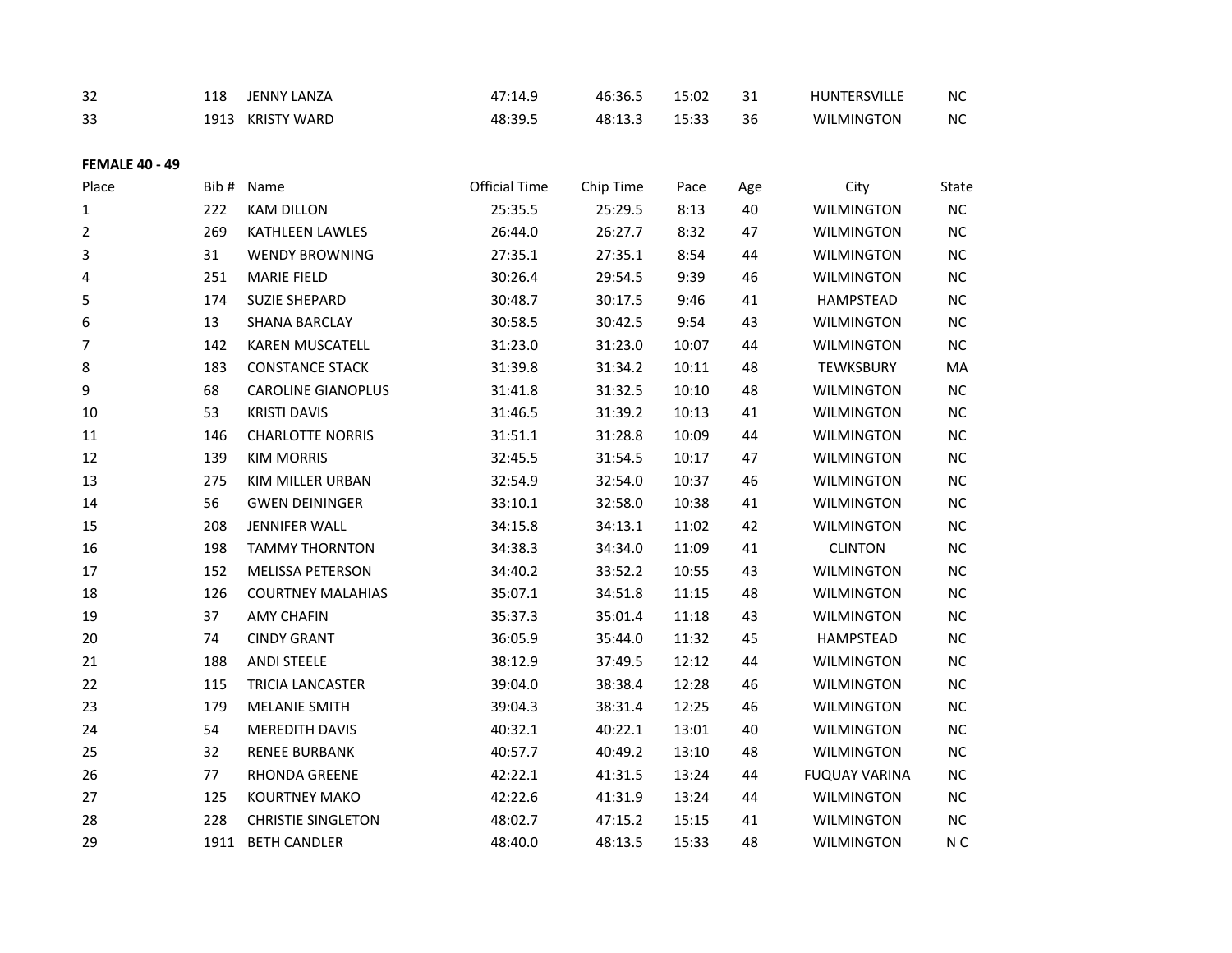| 30 | 288 | LOULIE SCHARF | 52:06.4 | 51:27.1 | 16:36 | 43 | <b>WILMINGTON</b> | NС        |
|----|-----|---------------|---------|---------|-------|----|-------------------|-----------|
| 31 | 232 | KRISTEN ALLEN | 52:10.7 | 51:37.9 | 16:39 | 41 | <b>WILMINGTON</b> | NС        |
| 32 |     | MARY MEGEE    | 54:56.2 | 54:30.3 | 17:35 | 43 | <b>WILMINGTON</b> | <b>NC</b> |

**FEMALE 50 -59**

| Place             | Bib # | Name                     | <b>Official Time</b> | Chip Time | Pace  | Age | City              | State      |
|-------------------|-------|--------------------------|----------------------|-----------|-------|-----|-------------------|------------|
| 1                 | 199   | <b>CHERYL TRAPP</b>      | 25:35.5              | 25:31.2   | 8:14  | 55  | <b>WILMINGTON</b> | $NC$       |
| $\overline{2}$    | 5     | <b>EILEEN ALLEN</b>      | 25:53.7              | 25:46.2   | 8:19  | 56  | <b>BOLIVIA</b>    | <b>NC</b>  |
| 3                 | 243   | <b>ANN JAWORSKI</b>      | 28:29.9              | 28:15.9   | 9:07  | 55  | <b>WILMINGTON</b> | $NC$       |
| 4                 | 80    | <b>DIANE HACK</b>        | 31:37.7              | 31:04.4   | 10:01 | 50  | <b>WILMINGTON</b> | NC         |
| 5                 | 63    | <b>STACEY FERRIS</b>     | 33:16.0              | 33:09.7   | 10:42 | 52  | <b>BOLIVIA</b>    | $NC$       |
| 6                 | 280   | <b>KRISTIN BROWN</b>     | 34:54.6              | 34:36.1   | 11:10 | 51  | <b>WILMINGTON</b> | $NC$       |
| 7                 | 250   | <b>MARY MILIOTIS</b>     | 35:07.1              | 34:52.0   | 11:15 | 52  | <b>WILMINGTON</b> | <b>NC</b>  |
| 8                 | 187   | PATRICIA STANLAND        | 35:14.3              | 35:01.2   | 11:18 | 50  | <b>WILMINGTON</b> | <b>NC</b>  |
| 9                 | 132   | <b>DENISE MCNEIL</b>     | 37:04.3              | 36:42.2   | 11:50 | 52  | <b>WILMINGTON</b> | $NC$       |
| 10                | 150   | <b>WANDA PENNER</b>      | 39:01.3              | 38:58.1   | 12:34 | 51  | RAEFORD           | $NC$       |
| 11                | 121   | <b>CATHY LEONARD</b>     | 39:34.3              | 39:05.6   | 12:36 | 53  | <b>WILMINGTON</b> | <b>NC</b>  |
| 12                | 73    | <b>ROBIN GILMORE</b>     | 40:23.3              | 39:57.9   | 12:53 | 50  | LELAND            | $NC$       |
| 13                | 4     | PATTY AGANS              | 46:10.2              | 45:54.1   | 14:48 | 55  | GREENSBORO        | NC         |
| 14                | 6     | <b>LISA AMATO</b>        | 47:14.6              | 46:42.2   | 15:04 | 52  | <b>CLOVER</b>     | ${\sf SC}$ |
| 15                | 278   | <b>LAURA MCKAIN</b>      | 48:16.6              | 47:38.9   | 15:22 | 50  | <b>WILMINGTON</b> | <b>NC</b>  |
| 16                | 149   | <b>SANDRA PAP</b>        | 51:09.5              | 50:53.5   | 16:25 | 51  | <b>WILMINGTON</b> | <b>NC</b>  |
| 17                | 176   | <b>JEWELL SINGLETARY</b> | 51:20.9              | 50:53.2   | 16:25 | 56  | <b>BLADENBORO</b> | N.C        |
| 18                | 167   | <b>BETTY SCHEDLER</b>    | 51:51.8              | 51:19.2   | 16:33 | 54  | LELAND            | <b>NC</b>  |
| 19                | 50    | <b>JOYCE CROUCH</b>      | 51:52.2              | 51:19.0   | 16:33 | 54  | <b>WILMINGTON</b> | <b>NC</b>  |
| <b>FEMALE 60+</b> |       |                          |                      |           |       |     |                   |            |
| Place             | Bib # | Name                     | <b>Official Time</b> | Chip Time | Pace  | Age | City              | State      |
| 1                 | 234   | <b>JOAN KELLY</b>        | 31:23.1              | 30:42.8   | 9:54  | 60  | <b>WILMINGTON</b> | $NC$       |
| 2                 | 122   | <b>RITA LEWIS</b>        | 36:42.5              | 36:36.2   | 11:48 | 64  | <b>WILMINGTON</b> | <b>NC</b>  |
| 3                 | 62    | <b>COLLEEN FELS</b>      | 37:51.9              | 37:24.0   | 12:04 | 60  | <b>WILMINGTON</b> | <b>NC</b>  |

14 MYRTIS BARKER 40:45.2 40:22.9 13:01 65 LELAND NC

 1915 PAM VANVELSON 41:52.1 41:21.1 13:20 60 WILMINGTON NC 40 LINDA CLYNE 41:53.9 41:30.3 13:23 65 WILMINGTON NC